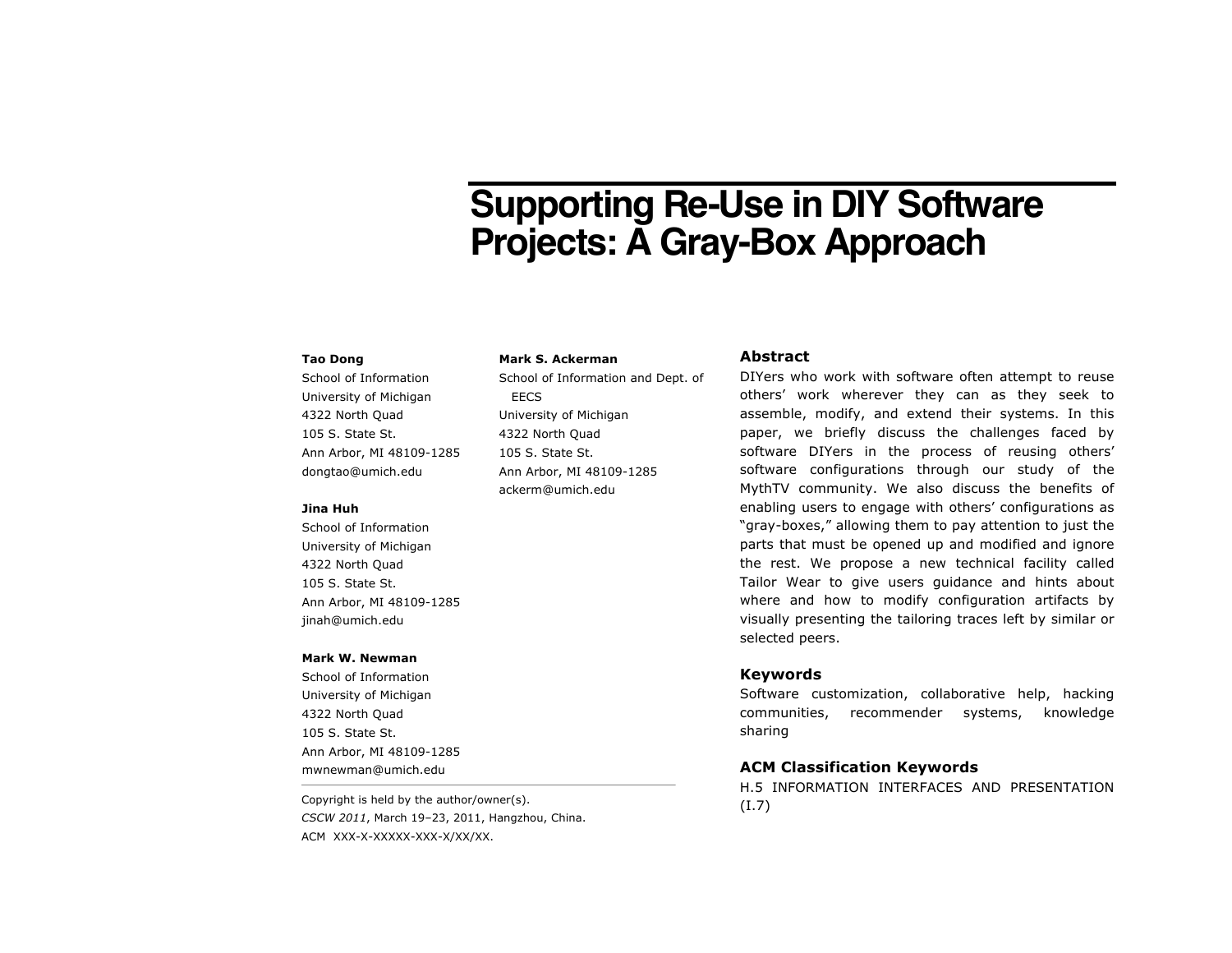# **General Terms**

Software customization, collaborative help, hacking communities, recommender systems, knowledge sharing

# **Introduction**

People engaged in Do-It-Yourself (DIY) software projects often take existing components and try to modify and tailor them for their own needs [2]. Relatively few people appear to create their own components from scratch. Instead, they reuse what they can.

While reusing existing components saves work, it can be an extremely frustrating experience, as anyone trying to configure complex systems can attest. What can be done to make it easier for people to re-use others' work for their own purposes?

To examine this question, we conducted a study of help interactions in the MythTV community<sup>1</sup> that aimed to understand the challenges MythTV users faced in giving and receiving help around configuration [4]. In this paper, we summarize some of the challenges that are faced by MythTV community members and describe our early work on developing technical facilities to address those challenges. In particular, we describe *Tailor Wear*, a technical facility we are currently developing to enable appropriation of peer-contributed configuration artifacts.

In the rest of the paper we first present our observations of the MythTV user community. We then describe the current design of Tailor Wear, and discuss how it can address the configuration issues in tailoring software components.

### **MythTV And Its Community**

MythTV is a highly tailorable open-source home media system. Through modifying its configuration files, home media enthusiasts can enable and customize a vast number of features such as recording TV shows, watching DVDs, playing games, and receiving weather forecasts. Though flexible and powerful, configuring MythTV can get very complicated. First, the configuration space is huge and growing. Secondly, environmental factors such as which country the user lives in, whether the user is using a cable service or over-the-air service, and whether she subscribed to a standard or high definition TV service also affect the configuration of one's MythTV system.

In an earlier study, Huh, Newman, and Ackerman studied the MythTV user-mailing list where users receive technical support from peers [4]. This study analyzed a sample of approximately 4000 messages to identify patterns of help exchanges and identify challenges faced by list members. We further validated our findings by conducting a total of 12 interviews with MythTV users.

Our observation indicated that configuration artifacts such as settings files, logs, scripts, error messages, and the outputs of certain diagnostic tools played an important role in the collaborative help process. In many cases, providing and receiving help in the form of such configuration artifacts appeared to greatly improve the efficiency of sharing knowledge. If the shared artifact was compatible with the receiving user's system and relevant to their needs, they could employ

 $^1$  http://mythtv.org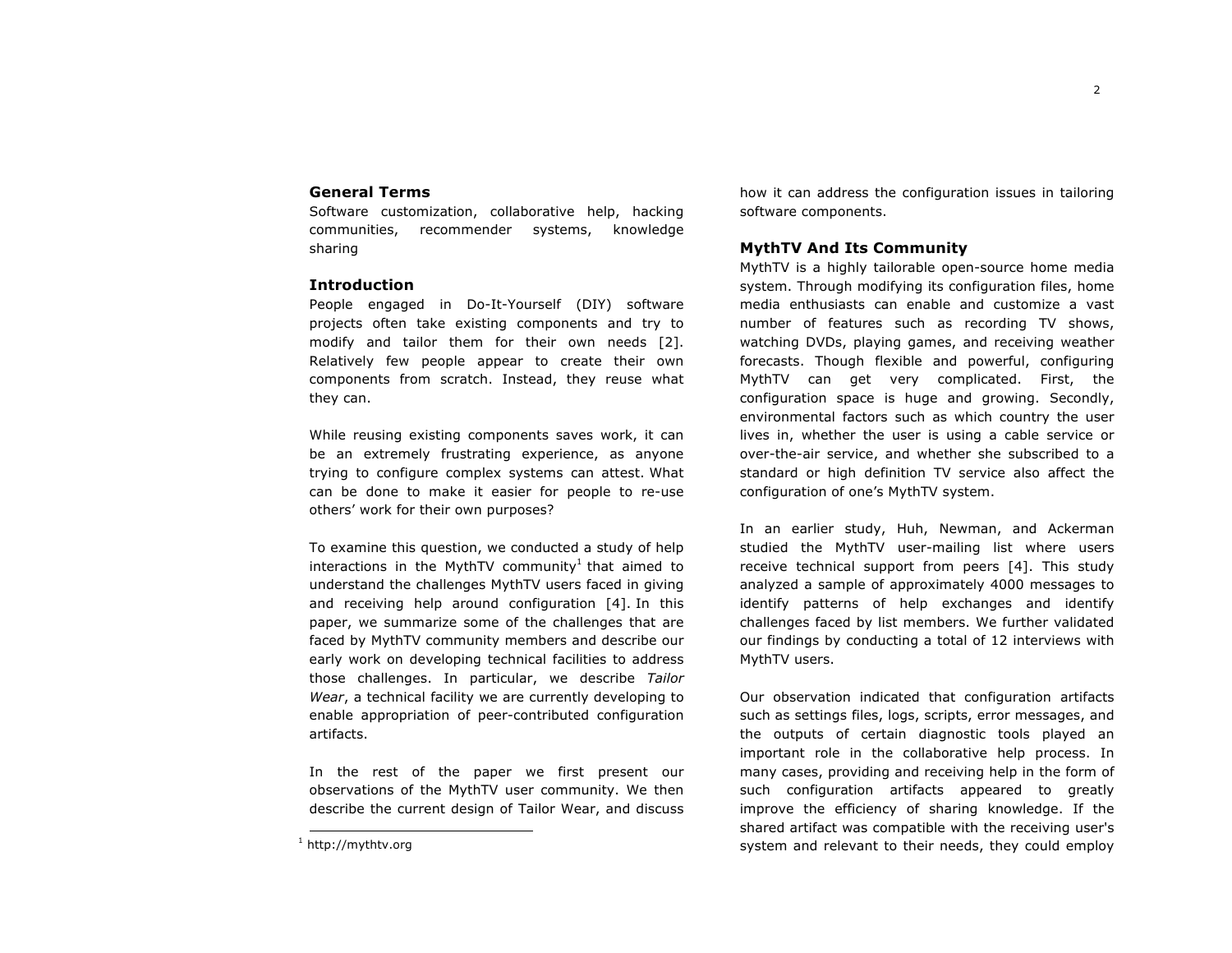3

the artifact without completely understanding its internal logic or the work needed to recreate it. However, when the shared artifact was not a perfect fit, users faced considerable challenges that hampered their ability to reuse or modify components and configurations.

## **Challenges of Configuration-based Help**

In [4] we describe a number of issues faced by users. Here we focus on just one of the challenges—the difficulty of determining whether an artifact could be used as-is or must be opened up and modified. The ideal situation in sharing configuration artifacts was when they were in the form of scripts, code, or files that had the ability to be transferred and reused by anyone else requiring, at most, minor modifications. These could be appropriated by others as "black boxes," meaning that the receiver could make use of them without understanding anything about how they worked. However, users struggled when they had to open up a configuration artifact (e.g., a settings file), search for sections requiring adaptation, and finally make the right modifications. In such cases, the artifact became a "white box," requiring a high degree of comprehension on the part of the receiver in order to make use of it.

A critical problem for user in using configuration artifacts, then, is determining which part of the configuration needs to be modified and what part can be ignored. In the following example, Avenard was trying to find a certain line to modify in a device configuration file but became overwhelmed by the irrelevant complexity posed by other parts in the configuration file:

After reading a lot about udev<sup>2</sup>, and trying a few different configurations, I've been unable to get it to work as I wanted. I guess my problems come from that I do not know which driver is actually handling the IR interface... which makes it hard to guess the correct line in the udev rules. (ML: Jul 3, 2006, Avenard)

As the above example shows, it is not always the case that components or configurations of components can be "black-boxed" (closed) or "white-boxed" (completely open). In our view, then, MythTV users, would benefit from some form of "gray-box" reusability. If done correctly, gray-boxing would allow users to simultaneously ignore details when possible, open up a configuration artifact completely if necessary, and deal with parts as required. Supporting gray-box reusability would facilitate sharing and learning how to modify reusable solutions.

# **Technical Support for Gray-box based Software Customization**

Wulf, Pipek, and Won [5] argue that component-based architectures are particularly well-suited to presenting end-users with a gray-boxed view of tailorable systems. However, additional challenges arise when dealing with systems such as MythTV that were not designed to support gray-box reusability. As a starting point , we believe a technical facility to collect, monitor, and share configuration traces from various community members would be most helpful to allowing a wide range of users to hack. Users could see other users' revisions of and

 $2$  Technically, udey is part of Linux and not MythTV proper. However, modifying udev rules is a common activity for MythTV users. At least one page of the MythTV wiki is dedicated to udev rules (http://www.mythtv.org/wiki/ Device Filenames and udev) and udev is mentioned in hundreds of messages in the mythtv-users archive.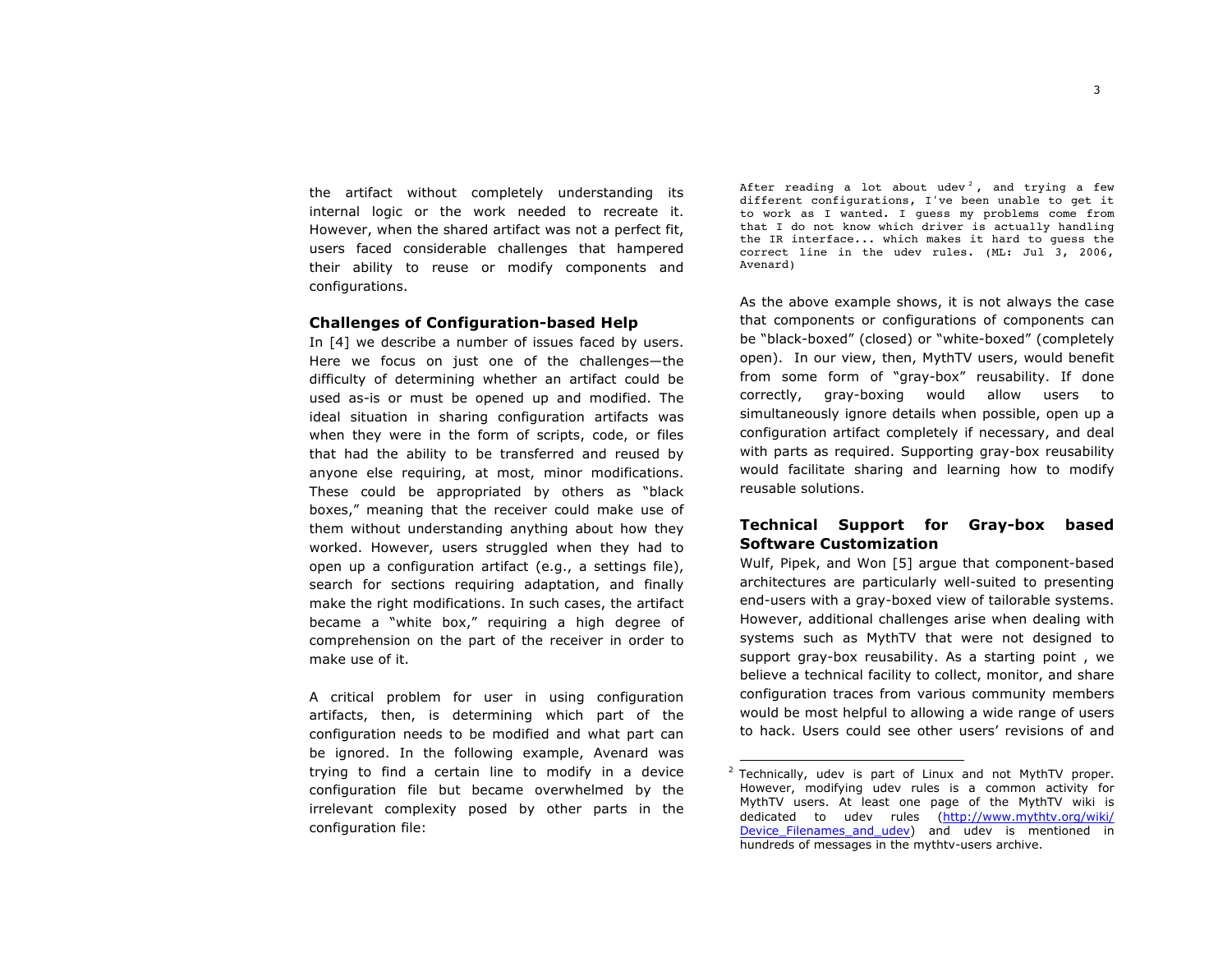

Figure 1. An example Tailor Wear visualized as attributesmapped scroll bars. Each scroll bar is a bar chart showing a particular type of trace attributes. The above visualizations answers questions such as: which parts of the configuration are most identical and most varied across users (1.a)? Which parameters of the configuration are modified in a coordinated way (1.b)? Which parts of the configuration do the lead users frequently modify (1.c)? And which parts of the configuration are annotated most frequently with a certain keyword (1.d)?

annotations to their configurations. We are currently exploring a variety of techniques to present transformed, aggregated, or filtered traces. Our system is called Tailor Wear, inspired by the computational wear approach [1,3]. Computational wear employs the metaphor of physical wear that emerges on a document that is used over time. The smudges, crease lines, and annotations left by the users on the document can signify the patterns of usage and give new users hints about how to most efficiently consult the document.

Similar to the document wear metaphor, Tailor Wear allows users to explore the traces of configuration work left by similar or selected others who previously modified their own instance of the same configuration artifact. Traces are computational representations of users' revisions and annotations to a configuration artifact. Those traces are captured, aggregated, and represented to users without effort of their original creators.

As mentioned before, the configuration traces left by peers with similar experience or needs could be most helpful to guide gray-boxing. By restricting the traces to those of the similar others, users are more likely to see ready-made solutions to the problems they run into or a new feature they want to add.

It is challenging to present those traces in an informative, intuitive, and non-distracting manner. Users will want to view a subset of the configuration traces that are relevant to their problem. We are exploring a variety of visualization techniques to present transformed, aggregated, and filtered traces. We think the attribute-mapped scroll bars [3] (shown in figure 1) could be a sensible approach to display a variety of useful abstractions of accrued configuration traces. Alternatively, an attribute-mapped highlighting scheme or heat maps could serve a similar purpose.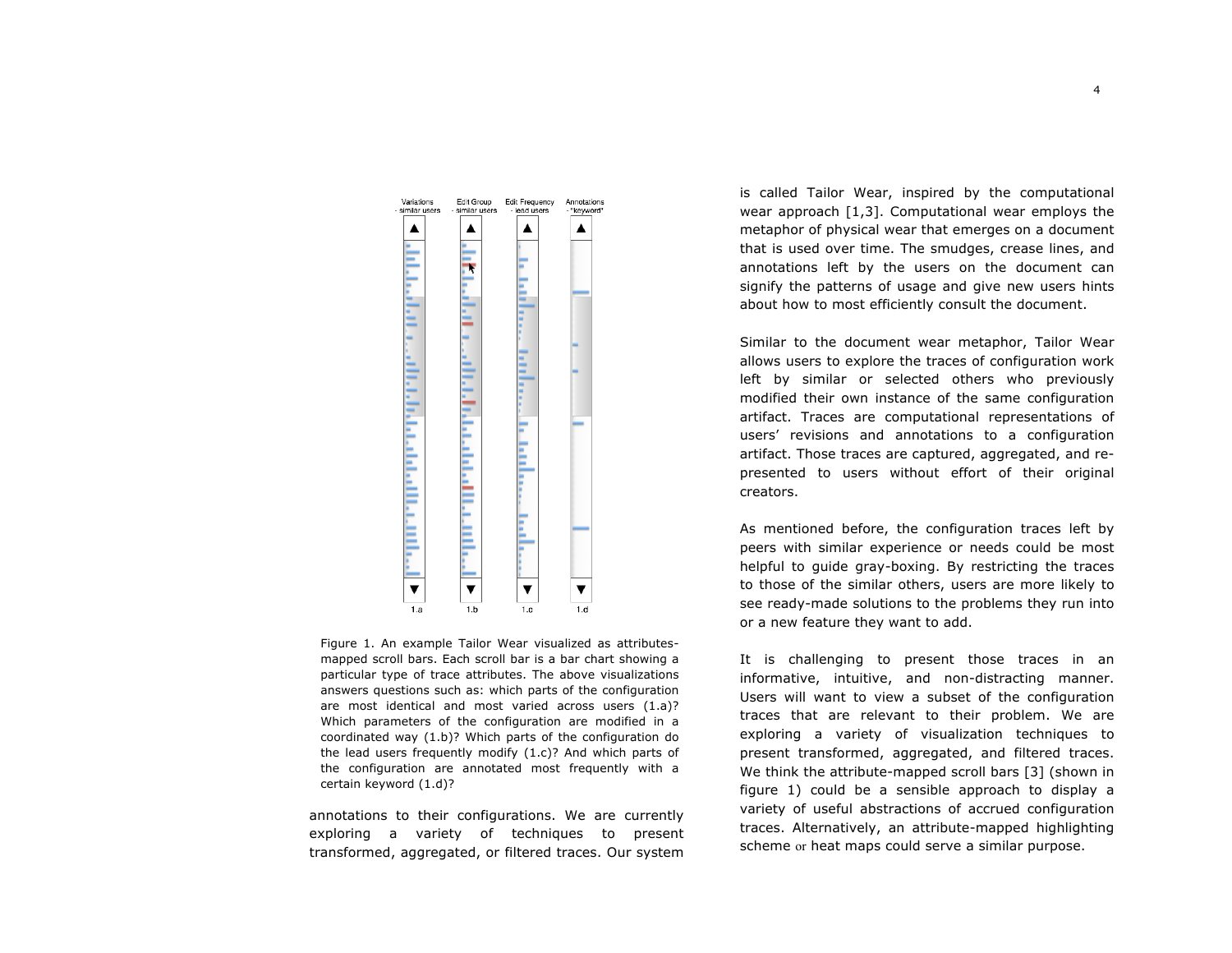As well, Tailor Wear can automatically suggest similar others from whom traces are transformed and presented in the user interface. We are exploring a number of different ways of determining similarity of users by comparing users' configuration artifacts, usage patterns of their system, previous configuration traces, and self-reported profiles.

To some users in a learning process, just seeing what the similar others have done might not be enough. Instead, they can choose to follow lead users to learn best practices. Such lead users or experts can be identified by a number of expertise finding algorithms [6] and new metrics developed by analyzing the usage data of Tailor Wear, i.e. who initiates changes that are adopted by others.

Finally, Tailor Wear also allows users to annotate their own and others' traces with comments, instructions, and potentially questions and answers. Those semistructured annotations provide context for the shared tailoring traces, providing foundations for searching traces, embedding tutorials in configuration artifacts, and capturing feedbacks.

To sum up, Tailor Wear enables gray-boxing as a process of social navigation in editing configuration artifacts. Tailor Wear leverages tailoring traces of similar or selected peers to socially signify where attention should be paid, what can be ignored, and how appropriate changes could be implemented.

## **Conclusion**

In this paper, we described a facility to provide help to software DIYers, based on our study of the challenges faced by members of the MythTV community. We discussed the benefits of enabling users to customize their configuration as a gray-box, with attention only paid to the parts that must be opened up and modified. A technical facility called Tailor Wear was proposed to give users guidance and hints about where and how to modify a configuration by visually presenting the tailoring traces left by similar or selected peers.

## **References:**

- 1. DeLine, R., Khella, A., Czerwinski, M., and Robertson, G. Towards understanding programs through wear-based filtering. *Proceedings of the 2005 ACM symposium on Software visualization*, (2005), 183–192.
- 2. Hartmann, B.**,** Doorley, S. and Klemmer, S. R. Hacking, Mashing, Gluing: Understanding Opportunistic Design. *IEEE Pervasive Computing* 7, 3, (2008).
- 3. Hill, W.C., Hollan, J.D., Wroblewski, D., and McCandless, T. Edit wear and read wear. *Proceedings of the SIGCHI conference on Human factors in computing systems*, (1992), 3–9.
- 4. Huh, J., Newman, M. W., Ackerman, M. S. Supporting Collaborative Help for Individualized Use. Will appear in the proceedings of ACM CHI 2011.
- 5. Wulf, V., Pipek, V., and Won, M. Component-based tailorability: Enabling highly flexible software applications. *International Journal of Human-Computer Studies 66*, 1 (2008), 1-22.
- 6. Zhang, J., Ackerman, M.S., and Adamic, L. Expertise networks in online communities: structure and